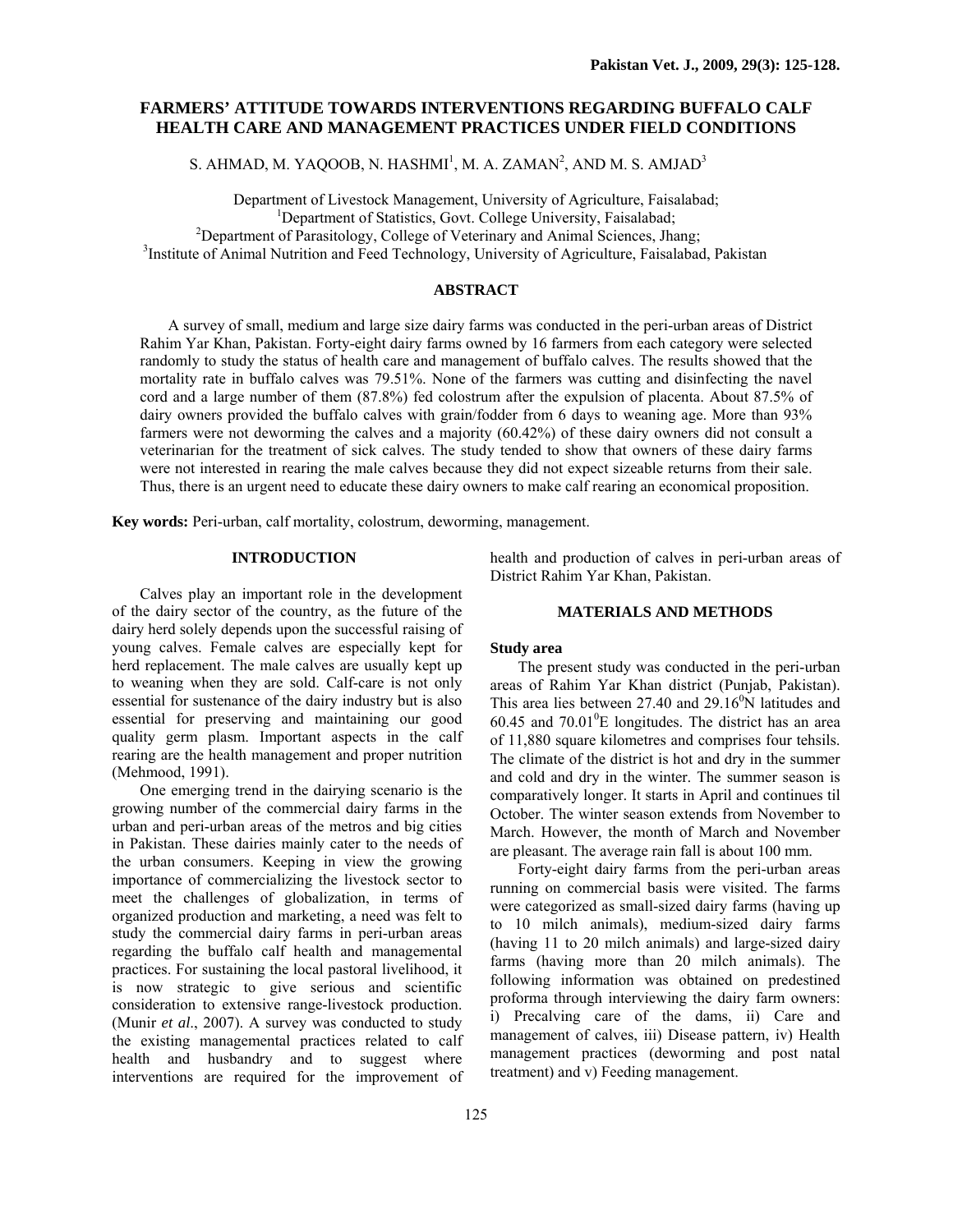#### **Data analysis**

The data were analysed using SPSS-Ver.15. The techniques of Chi-square ( $χ$ 2) and Somers'd were used to test the relationship between herd size (HS) and different indicators of health care and management of buffalo calves for the variables measured on nominal and ordinal scales, respectively.

## **RESULTS AND DISCUSSION**

### **Dry period antibiotic therapy**

Dry period antibiotic therapy was practiced by none of the farmers. This is in agreement with Tiwari *et al*. (2007), but not in accordance with the findings of William and Theodore (1986). This therapy increases protective properties of colostrum (Roy, 1980) and reduces calf infection (Smith, 1977). None of the farmers was aware of the fact that dry period antibiotic therapy is a useful tool for keeping the udders of dairy animals healthy.

#### **Major diseases**

Table 1 shows that the most common and frequent occurring disease in calves was endoparasite infestation (83.3%), followed by diarrhea and ectoparasite infestation (each  $81.3\%$ ), navel ill  $(70.8\%)$ , and pneumonia (27.1%). The incidence of diseases was higher in large-sized farms (70.0%) compared to medium (67.5%) and small farms (66.3%). The data indicated that calves were kept with more care at smallsized farms compared to the larger farms, as the number of calves owned by small farmers was less compared to those of larger ones. The field practice revealed that farmers with small herd size were more inclined to rear the calves till the start of milking.

**Table 1: Disease incidence in calves at various dairy farms** 

| <b>Disease</b> | Small<br>Medium |          | Large    | <b>Total</b> |  |
|----------------|-----------------|----------|----------|--------------|--|
|                | $(n=16)$        | $(n=16)$ | $(n=16)$ | $(N=48)$     |  |
| Diarrhea       | 13              | 15       | 11       | 39           |  |
|                | (81.3)          | (93.7)   | (68.7)   | (81.3)       |  |
| Endoparasites  | 14              | 11       | 15       | 40           |  |
|                | (87.5)          | (68.7)   | (93.7)   | (83.3)       |  |
| Ectoparasites  | 11              | 13       | 15       | 39           |  |
|                | (68.7)          | (81.3)   | (93.7)   | (81.3)       |  |
| Navel ill      | 12              | 11       | 11       | 34           |  |
|                | (75.0)          | (68.7)   | (68.7)   | (70.8)       |  |
| Pneumonia      | 3               | 4        | 6        | 13           |  |
|                | (18.7)          | (20.0)   | (37.5)   | (27.1)       |  |
| Average        | 10.6            | 10.8     | 11.6     | 33           |  |
|                | (66.3)          | (67.5)   | (70.0)   | (68.7)       |  |
|                |                 |          |          |              |  |

Values in parentheses are percentages.

#### **Calf mortality**

The calculated value of Chi-square (37.16) indicates that calf mortality increased  $(P<0.05)$  as herd size increased. A lower calf mortality was observed (60.0%) in the small dairy farms, followed by the medium size (83.1%) and large-sized farms (85.2%). Overall calf mortality was 79.5% in these dairies (Table 2). These results are in line with those of Speicher and Hepp (1973), Bali *et al*. (1979), Natranjan *et al.* (1980) and Khan *et al.* (2007).

| Table 2: Mortality in calves at farms of three sizes |
|------------------------------------------------------|
|------------------------------------------------------|

| <b>Farm size</b> | Born | <b>Died</b> | Mortality rate $(\% )$ |
|------------------|------|-------------|------------------------|
| Small            | 80   | 48          | 60.0                   |
| Medium           | 154  | 128         | 83.1                   |
| Large            | 176  | 150         | 85.2                   |
| Total            | 410  | 326         | 79.5                   |

 $\chi^2$ <sub>Cal</sub> = 37.16

### **General condition**

The general condition and appearance of the calves kept in these dairies tended to show that majority of calves (51.7%) were very weak and emaciated. As shown in Table 3, the condition of calves was poor in the medium and large dairies  $(P = 0.01)$ . Similar findings were reported by Tiwari *et al*. (2007).

**Table 3: General condition of calves at various farms** 

| Condition | Small<br>$(n=8)$ | Medium<br>$(n=10)$ | Large<br>$(n=11)$ | Total<br>$(N=29)$ |
|-----------|------------------|--------------------|-------------------|-------------------|
| Good      |                  |                    |                   |                   |
|           | (62.5)           | (10.0)             | (9.1)             | (24.1)            |
| Average   |                  |                    |                   |                   |
|           | (25.0)           | (20.0)             | (27.3)            | (24.1)            |
| Emaciated |                  |                    |                   | 15                |
|           | (12.5)           |                    | 63.6              | (51.7)            |

Values in parentheses are percentages.

#### **Colostrum feeding**

It was observed that the commercial dairy owners did not feed the colostrum timely. They waited for the expulsion of placenta, and on many occasions the animal did not release placenta for more than 7-8 hours, thus the colostrum feeding was delayed, leading to lowered immunity level in calves. As shown in Table 4, the percentages of calves receiving colostrum within 2 to 3 hours after birth on small, medium and large-sized dairy farms were 12.5, 18.8 and 18.8 respectively. This study found non-significant effect of herd size on the colostrum feeding practice of farmers. Similar findings were reported by Verma and Sastry (1994), Malik and Nagpaul (1999), Tiwari *et al*. (2007) and Khan *et al.* (2007). Majority of the buffalo owners fed colostrum to calves only after expulsion of placenta, as they thought that if they feed colostrum immediately after birth, then the animal would not release the placenta. Moreover, colostrum feeding before the expulsion of placenta could lead to diarrhea in calves.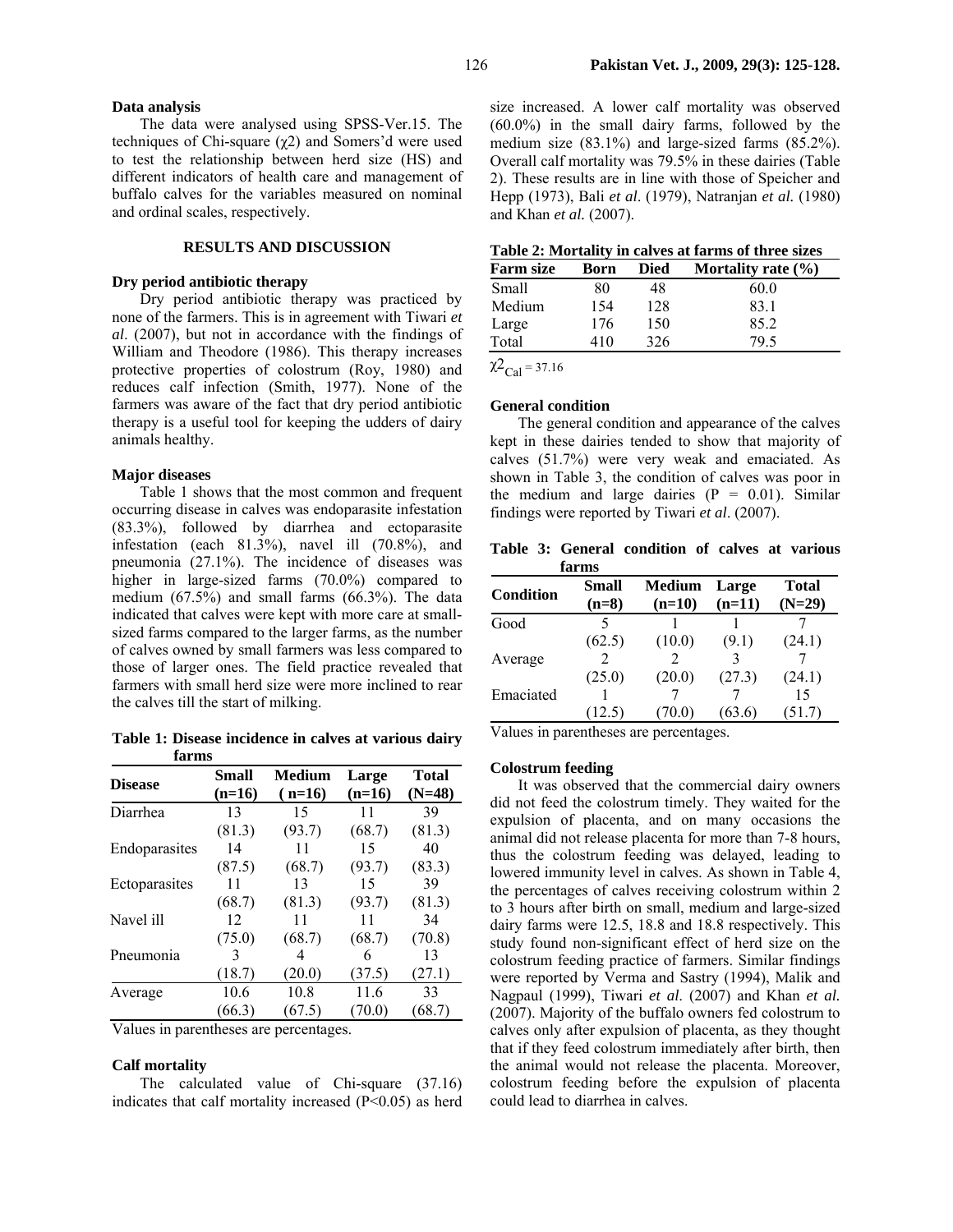|                                                  | <b>Farm size</b> |                 |                |                |
|--------------------------------------------------|------------------|-----------------|----------------|----------------|
| <b>Parameters</b>                                | Small $(n=16)$   | Medium $(n=16)$ | Large $(n=16)$ | Total $(N=48)$ |
| Time of first colostrum feeding                  |                  |                 |                |                |
| Within 2-3 hours after birth                     | 2(12.5)          | 3(18.8)         | 3(18.8)        | 8(16.7)        |
| After expulsion of placenta                      | 14 (87.5)        | 13(81.3)        | 13(81.3)       | 40 (83.3)      |
| <b>Fodder/grain feeding</b>                      |                  |                 |                |                |
| Less than 1 wk. old                              | 3(18.7)          | 2(12.5)         | 1(6.3)         | 6(12.5)        |
| Between 1 wk. old and weaning age                | 13 (81.3)        | 14(87.5)        | 15(93.7)       | 42 (87.5)      |
| <b>Type of treatment</b>                         |                  |                 |                |                |
| Called a vet. immediately when calf fell sick    | 3(18.7)          | 2(12.5)         | 3(18.7)        | 8 (16.6)       |
| Used indigenous medicines then a vet. was called | 8(50.0)          | 2(12.5)         | 1(6.3)         | 11(22.9)       |
| Never called a veterinarian                      | 5(31.3)          | 12(75.0)        | 12(75.0)       | 29(60.4)       |

**Table 4: Time of first colostrum feeding, fodder/ grain feeding and type of treatment at different farms** 

Values in parentheses are percentages.

#### **Fodder/grain feeding of calves**

Table 4 indicates that 12.5% of dairy farmers fed the buffalo calves with grain/fodder when calves were 6 days old and the remaining farmers were feeding them from one week to weaning age. The study observed no variation between fodder/grain feeding practice of farmers among the three herd sizes. Similar observations were made by Tiwari *et al*. (2007) and Bilal *et al*. (2008).

### **Treatment**

Table 4 also indicates that majority of the dairy owners did not provide proper medication to the calves. Majority of the commercial dairy owners (60.4%) did not consult a veterinarian when the calves fell sick, as they thought it uneconomical. Around 23% of the dairy owners were using ethno-veterinary medicines. Only 16.6% farmers called a veterinarian immediately when their calves fell sick. The statistical analysis revealed that farmers with small size dairy farms were inclined towards better treatment of buffalo calves  $(P<0.05)$ . Similar results were reported by Tiwari *et al*. (2007) and Bilal *et al*. (2008).

### **Deworming**

A major reason of calf mortality was the parasitic load in the calves due to which their health deteriorated and they often died (Sharma and Mishra, 1987). In this study, a small number of farmers (6.3%) were deworming their calves (Table 5), but they were not following any recommended schedule for deworming. Most of them dewormed when the calf was off-feed or when worms were observed in the faeces. The study found no variation in deworming practice among the farmers with different herd sizes.

## **Appropriate housing and bedding**

None of the small and medium-sized dairy farm owners were providing separate space to calves, whereas only 6.3% of the owners belonging to largesized dairy farms were allocating separate space for calves (Table 5). The calves were tied in the corner of shed of the adult animals in a crowded manner, which indicated that farmers were not paying due attention to the housing of young stock. A small value of Somers'd (0.042) indicated that farmers with different herd sizes did not provide separate space to buffalo calves. Speicher and Hepp (1973) and Tiwari *et al*. (2006) made similar observations.

**Table 5: Deworming, separate space allocation and manger provision for calves** 

|                                  | <b>Farm size</b> |          |          |          |  |  |
|----------------------------------|------------------|----------|----------|----------|--|--|
| <b>Practices</b>                 | Small            | Medium   | Large    | Total    |  |  |
|                                  | $(n=16)$         | $(n=16)$ | $(n=16)$ | $(N=48)$ |  |  |
| <b>Deworming</b>                 |                  |          |          |          |  |  |
| Yes                              |                  | 2        | 1        | 3        |  |  |
|                                  |                  | (12.5)   | (6.3)    | (6.3)    |  |  |
| No                               | 16               | 14       | 15       | 45       |  |  |
|                                  | (100)            | (87.5)   | (93.7)   | (93.7)   |  |  |
| <b>Separate space allocation</b> |                  |          |          |          |  |  |
| Yes                              |                  |          | 1        | 1        |  |  |
|                                  |                  |          | (6.3)    | (2.1)    |  |  |
| N <sub>0</sub>                   | 16               | 16       | 15       | 47       |  |  |
|                                  | (100)            | (100)    | (93.7)   | (97.9)   |  |  |
| <b>Manger provision</b>          |                  |          |          |          |  |  |
| Yes                              |                  | 14       | 14       | 28       |  |  |
|                                  |                  | (87.5)   | (87.5)   | (58.3)   |  |  |
| No                               | 16               | 2        | 2        | 20       |  |  |
|                                  | (100)            | (12.5)   | (12.5)   | (41.7)   |  |  |

Values in parentheses are percentages.

### **Feeding facilities**

Apart from providing appropriate housing to the calves, it is essential that proper sized mangers be constructed for them, so that the calves can be fed properly and the feed becomes safe from being contaminated or wasted. It was observed that 87.5% respondents belonging to the medium and large-sized dairy farms had constructed separate mangers for calves, whereas none of the owners of small-sized dairy farms provided separate mangers for calves (Table 5). Small dairy farms have wooden mangers and had not